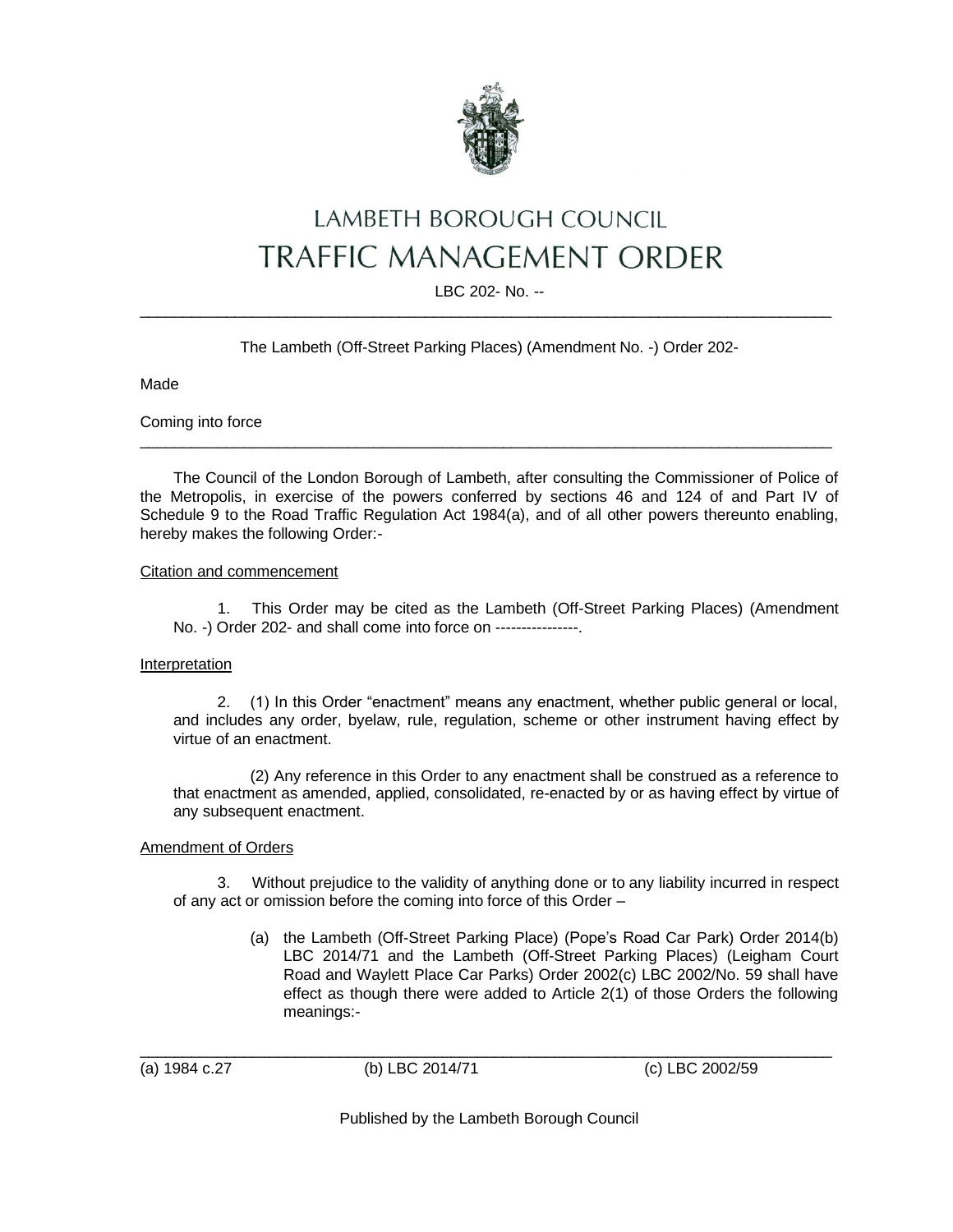" "diesel car" means a motor car propelled wholly by diesel fuel, and in respect of which there is a valid UK registration document indicating that the only type of fuel for that car is diesel;

"Euro 6 passenger vehicle" means a passenger vehicle in respect of which there is issued a valid UK registration document or foreign registration document on which the vehicle's exhaust emissions specified are those below the limits set for compliance with the Euro 6 emissions standard set by Regulation (EC) No. 715/2007 of the European Parliament and of the Council of 20 June 2007 on type approval of motor vehicles with respect to emissions from light passenger and commercial vehicles (Euro 5 and Euro 6) and on access to vehicle repair and maintenance information<sup>1</sup>;";

(b) the Lambeth (Off-Street Parking Place) (Pope's Road Car Park) Order 2014(b) LBC 2014/71 shall have effect as though at the end of Article 9(1) of that Order there were added the following proviso:

> "Provided that, where the vehicle referred to in this Article is a diesel car that is not a Euro 6 passenger vehicle, there will also be a charge of 20 pence for the first and second hours and £1.65 for the third hour.";

(c) the Lambeth (Off-Street Parking Place) (Leigham Court Road and Waylett Place Carks) Order 2002 shall have effect as though at the end of Article 23 of that Order there were added the following proviso:

> "Provided that, where the vehicle referred to in this Article is a diesel car that is not a Euro 6 passenger vehicle:-

- (a) and it is parked in the Leigham Court Road Car Park, there will also be a charge of 20 pence for the first and second hours and £1.65 for the third hour;
- (b) and it is parked in the Waylett Place Car Park, there will also be a charge of 1.50 per hour.".

Dated this ------------------- day of ---------------- 202-.

Anthony Casale Highway Network Manager

## EXPLANATORY NOTE

\_\_\_\_\_\_\_\_\_\_\_\_\_\_\_\_\_\_\_\_\_\_\_\_\_\_\_\_\_\_\_\_\_\_\_\_\_\_\_\_\_\_\_\_\_\_\_\_\_\_\_\_\_\_\_\_\_\_\_\_\_\_\_\_\_\_\_\_\_\_\_\_\_\_\_\_\_\_\_\_

*(This note is not part of the Order but is intended to indicate its general purport.)*

This Order amends the provisions of certain existing Orders so as to introduce an additional parking charge for diesel vehicles that do not meet the Euro 6 emissions standard, on top of the usual

<sup>1</sup> Reg. (EC) No.715/2007 [2007] OJ L 171